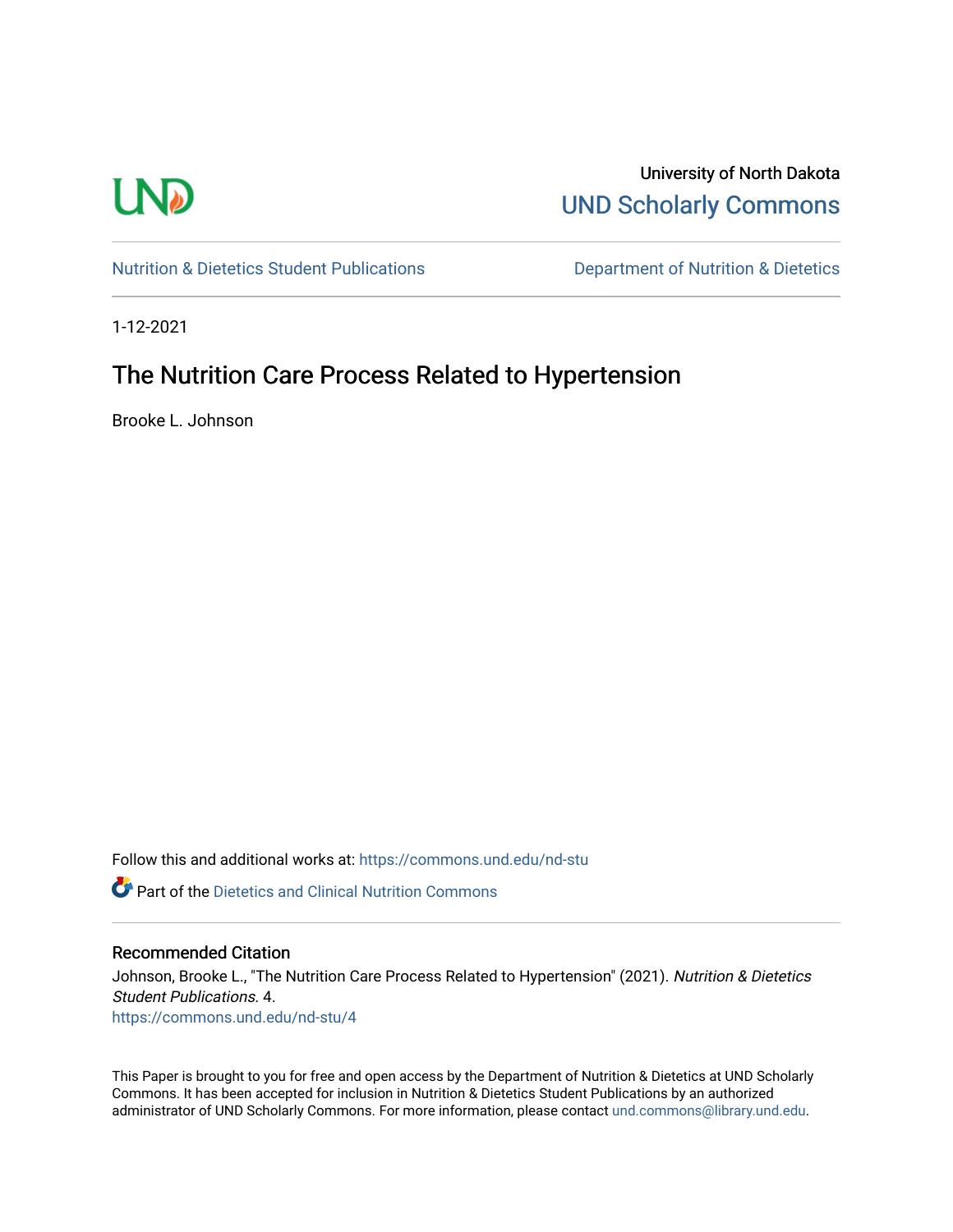# **The Nutrition Care Process Related to Hypertension**

Brooke L Johnson

The University of North Dakota

N&D 350: Medical Nutrition Therapy I

Professor Brenna Swanson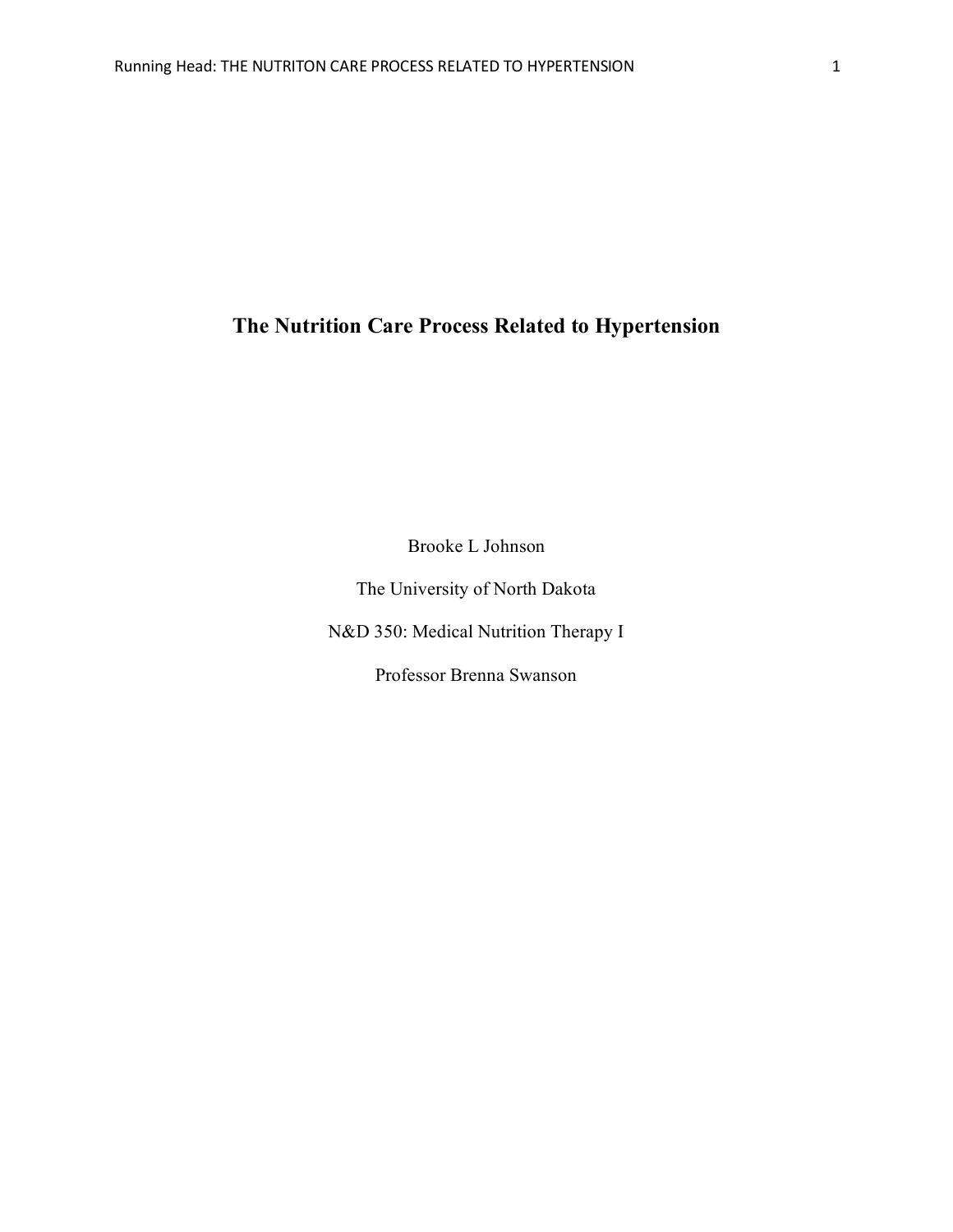#### **Introduction**

Hypertension is a serious and common condition that is prevalent in both developing and economically stable countries (Vogt et al., 1999). It increases a patient's risk for cardiovascular disease including myocardial infarction, stoke, and end stage renal disease (Vogt et al., 1999). The use of medical nutrition therapy to treat hypertension focuses on specific life-style changes that have been proven to reduce blood pressure leading to a decrease in mortality and morbidity. This paper describes the importance of medical nutrition therapy in the reduction and treatment of hypertension and demonstrates the nutrition care process for hypertension using a case study patient.

#### **Hypertension**

Hypertension is the chronic elevation of blood pressure. Blood pressure is measured in terms of systolic pressure and diastolic pressure. According to the American Heart Association [AHA] (2020), systolic blood pressure is the pressure the heart exerts against the arterial wall when the heart beats. Diastolic blood pressure is the pressure the heart exerts against the arterial wall when the heart is resting (AHA, 2020). When reading a blood pressure measurement, systolic pressure is the first and often larger number followed by the diastolic pressure (AHA, 2020). For example, a blood pressure reading of 120/80 indicates a systolic pressure of 120 and a diastolic pressure of 80.

In a clinical setting hypertension is organized into four levels, normal, elevated, stage 1 and stage 2 (American College of Cardiology, 2017). Below, table1 indicates the blood pressure measurements for each stage.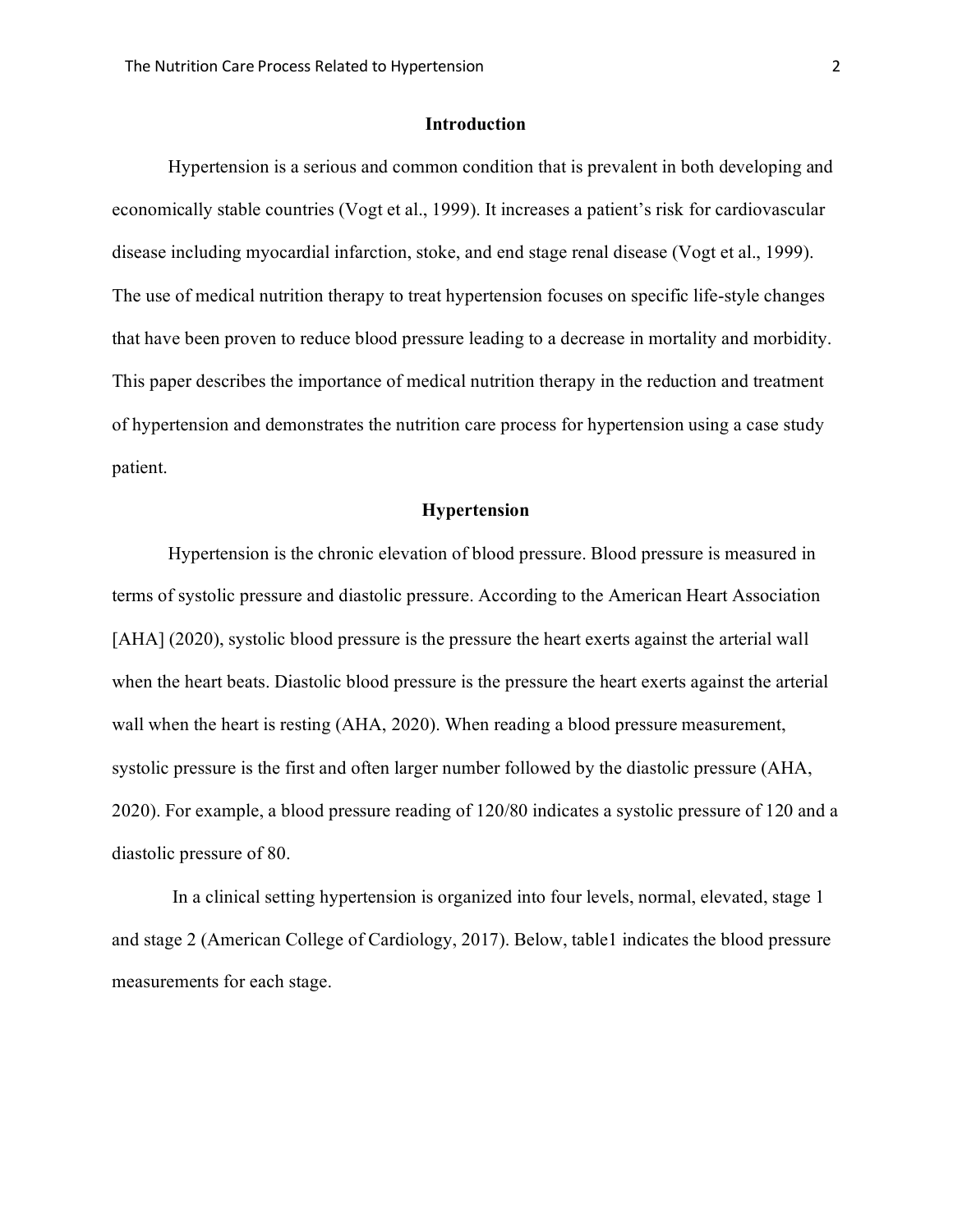| <b>Hypertension Levels</b> | <b>Systolic Pressure</b> |        | Diastolic pressure |
|----------------------------|--------------------------|--------|--------------------|
|                            | (mm of Hg)               |        | (mm of Hg)         |
| Normal                     | < 120                    | And    | < 80               |
| Elevated                   | 120-129                  | And    | >80                |
| Stage 1                    | 130-139                  | Or     | 80-89              |
| Stage 2                    | $\geq$ 140               | And/Or | >90                |

*Table 1* 

There are two separate types of hypertension, primary, also known as essential, and secondary. Primary hypertension has no known causes (Nelms & Sucher, 2016). Secondary hypertension, however, is caused from other disorders such as kidney disease, heart disease, and disorders of the endocrine system (Mayo Clinic, 2020). Primary hypertension is the most common type of hypertension and is usually related to lifestyle factors such as high sodium intake, low potassium intake, obesity, low activity levels, and/or genetics (Nelms & Sucher, 2016). Additionally, there is a possibility for hypertension to respond poorly to medications which is known as resistant hypertension. Resistant hypertension is defined as stage  $2$  (>140/90 mmHg) hypertension that is not normalized even after treatment with three to four antihypertensive medications (Sheppard, et al., 2017). The treatment for resistant hypertension typically includes the addition of four or more medications to normalize blood pressure (Sheppard, et al., 2017). The treatment goals for hypertension are to reduce blood pressure and reduce patient's risk for the common comorbidities associated with hypertension through pharmacologic interventions and medical nutrition therapy (Nelms & Sucher, 2016).

# **Pathophysiology**

### *Introduction*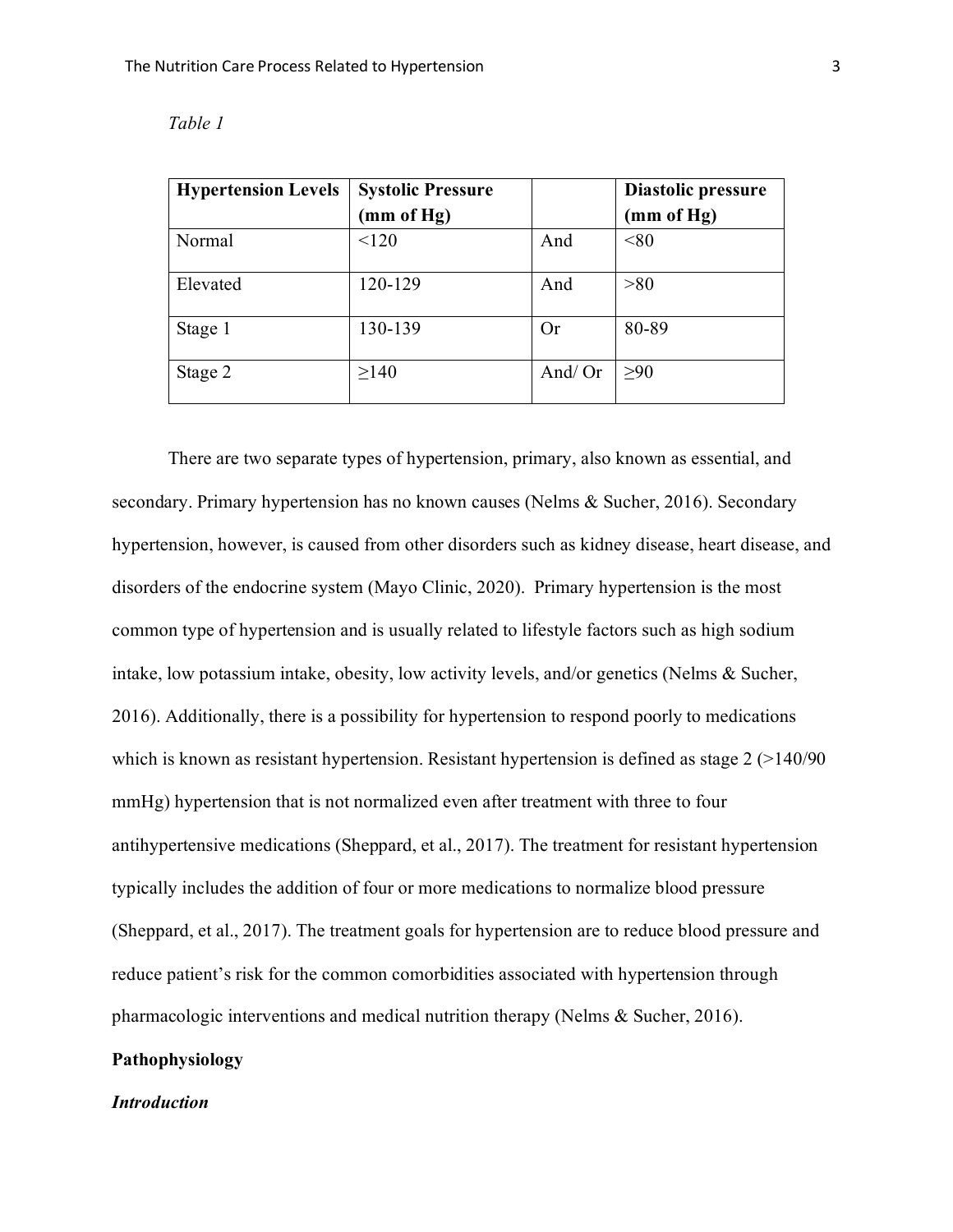Elevated blood pressure is the result of an increase in cardiac output or an increase in peripheral vascular resistance or a combination of the two (Mayet & Hughes, 2003). Blood pressure regulation is controlled by several systems within the body including the autonomic and sympathetic nervous systems, the renin-angiotensin system, and the endocrine system. Defects from any one of these systems can lead to an increase in systemic vascular resistance and/or an increase in cardiac output leading to an increase in blood pressure (Beevers, et al, 2001). Additionally, research found an increase in blood pressure can be caused by insulin resistance, obesity, and high salt intake (Beevers, et al, 2001). The pathophysiology of hypertension greatly differs patient to patient. The following will review basic information regarding the pathophysiology of hypertension related to the autonomic nervous system, endocrine system, and the renin-angiotensin system.

#### *Autonomic nervous system*

Within the autonomic nervous system, the two branches of the system, parasympathetic and sympathetic, work together to regulate blood pressure. When stimulated, the sympathetic nervous system increases blood pressure using the neurotransmitters norepinephrine and epinephrine (Grassi & Mancia, 2014). The parasympathetic nervous system regulates the increase of blood pressure through neurotransmitter acetylcholine which slows down the heart rate. Hypertension has been shown to be related to an impairment of the parasympathetic system and an overdrive of the sympathetic system, which causes an increase on norepinephrine (Grassi, 2015).

#### *Endocrine system*

Although epinephrine and norepinephrine are controlled by the autonomic nervous system, they are released by the adrenal glands, part of the endocrine system. Endocrine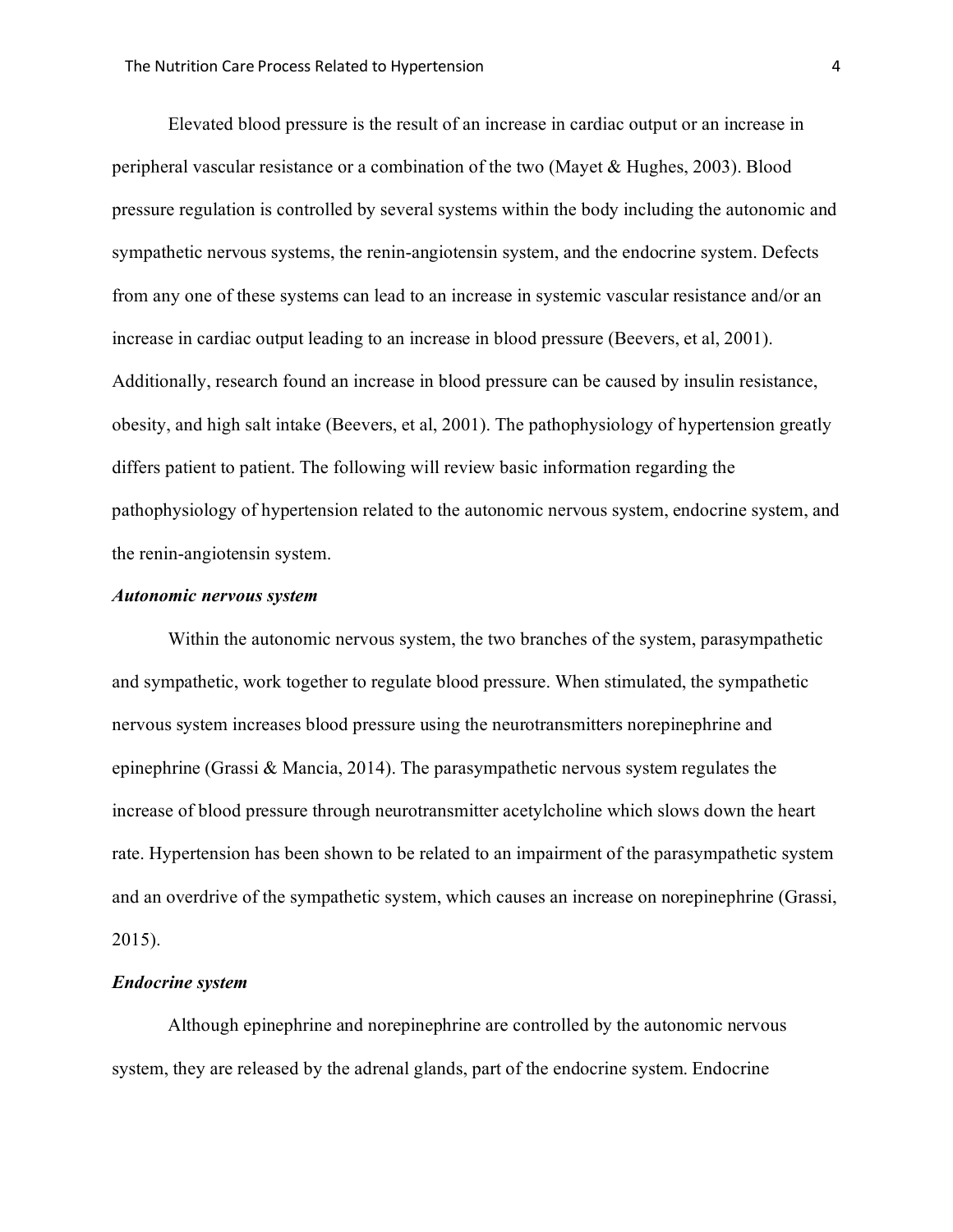disorders that result in an excessive release of epinephrine and norepinephrine can result in hypertension (Nelms & Sucher, 2016). Furthermore, it has been found that patients with hypertension have an increased sensitivity and release of norepinephrine (Mayet & Hughes, 2003; Foex & Sear 2004).

#### *Renin-angiotensin system*

The renin-angiotensin system regulates blood pressure through the release of many different hormones. Renin is released from the granular cell in the kidney in response to sympathetic stimulation, reduced sodium-chloride and a decrease in blood flow to the kidney. Renin is used to convert angiotensin to angiotensin I which is then converted to angiotensinconverting enzyme (ACE) (Nelms & Sucher, 2016). ACE indirectly causes vasoconstriction through the breakdown of bradykinin, which is a vasodilator and ACE converts angiotensin I into angiotensin II (Beevers, 2001). Angiotensin II is a vasoconstrictor and will cause a rise in blood pressure (Beevers, 2001). Angiotensin II triggers aldosterone to be release from the adrenal cortex (Nelms & Sucher, 2016). The release of aldosterone also causes a rise in blood pressure by influencing the kidney to retain sodium which will increases blood volume (Nelms & Sucher, 2016).

The renin-angiotensin system works in a negative feedback loop (Foex & Sear, 2004). When the renin-angiotensin system is operating correctly, high salt intake will cause a decrease in angiotensin II, thus decreasing the need for sodium retention (Drenjančević-Perić et al., 2011). In 40-50% of patients with primary hypertension, the mechanisms in which angiotensin II is controlled does not react to an increase in sodium intake (Drenjančević-Perić et al., 2011). In some incidences of hypertension, this phenomenon is caused by a salt sensitivity. In patients with a salt sensitivity, changes in blood pressure has a positive correlation with salt intake. For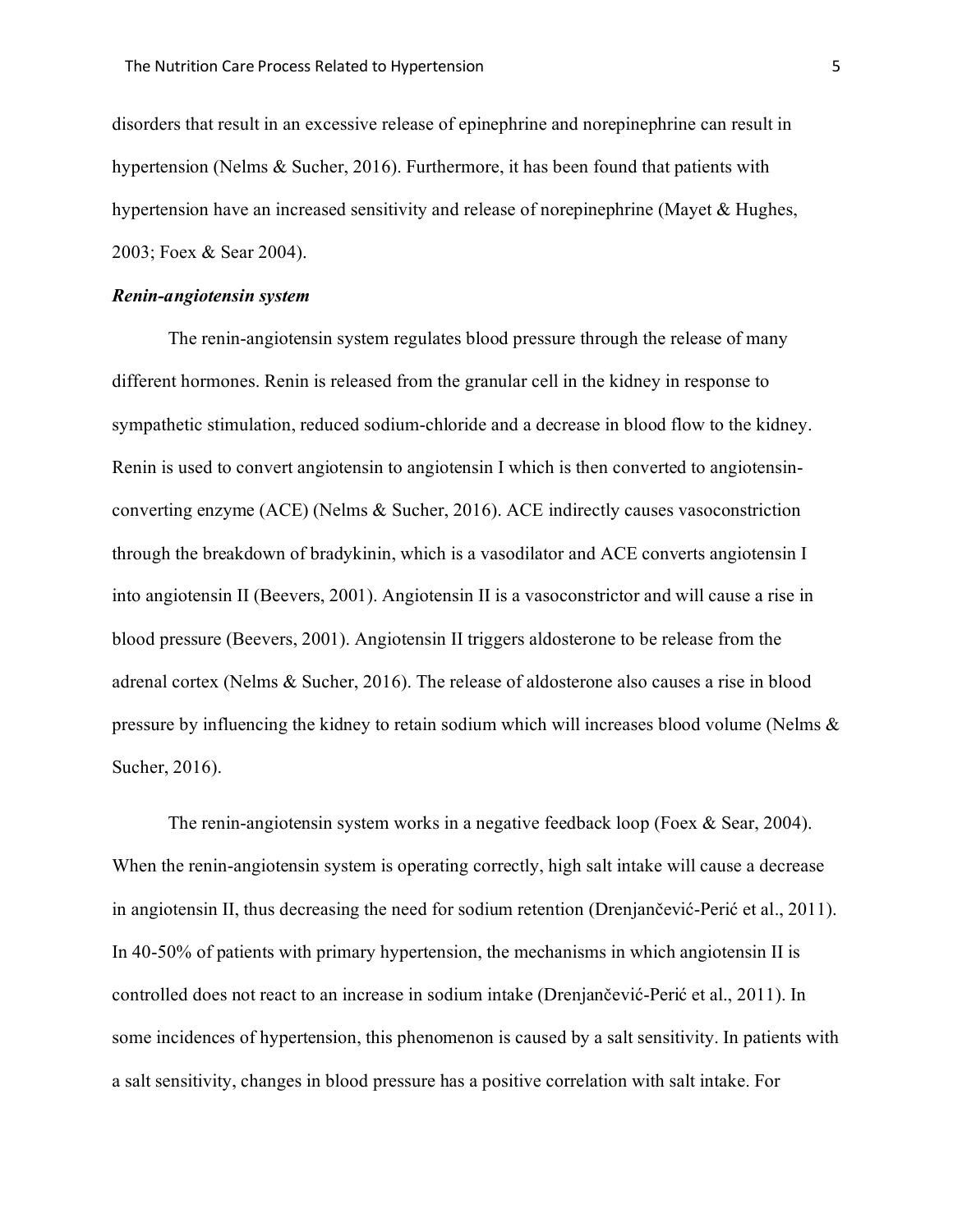example, an increase in salt intake raises blood pressure and a decrease in salt lowers blood pressure (Drenjančević-Perić et al., 2011). Salt sensitivities are common in individuals with renal disease, diabetes, obesity, hypertension, and old age (Drenjančević-Perić et al., 2011).

### **Symptoms**

Hypertension typically does not present with symptoms, however, the symptoms can occur in some patients, such as shortness of breath, nose bleeds, and headaches (Mayo Clinic, 2020). However, even though high blood pressure does not cause any specific symptoms, uncontrolled hypertension can lead to many health risks such as heart attacks and strokes (Mayo Clinic, 2020). Fortunately, because checking a patient's blood pressure is part of routine assessments, hypertension can be easily caught by physicians (Mayo Clinic, 2020).

# **Etiology**

Hypertension is associated with many risk factors that are both controllable and fixed. A few examples of controllable risks factors are smoking, poor diet, inactivity, obesity, diabetes mellitus and hyperlipidemia, and a few examples of fixed risk factors are chronic kidney disease, family history, and increased age (Whelton et al., 2018). The prevalence of hypertension increases from 6.8% to 11% in 20 to 34-year-olds, and to 78% in populations 75 years and older (Nelms, M., Sucher, K., 2016). Additional fixed risk factors include, gender, low socioeconomic status, obstructive sleep apnea, and psychosocial stress (Whelton et al., 2018). Diabetes is also a very common risk factor for hypertension. Seventy-one percent of adults in the Unites States who have been diagnosed with diabetes also are diagnosed with hypertension (Whelton et al., 2018). Hypertension is also related to the overactivation of the renin-angiotensin-aldosterone system (Whelton et al., 2018). Race is also a risk factor for hypertension where black populations have the highest prevalence at 40.3% for men and 42.9% for females (Nelms, M., Sucher, K.,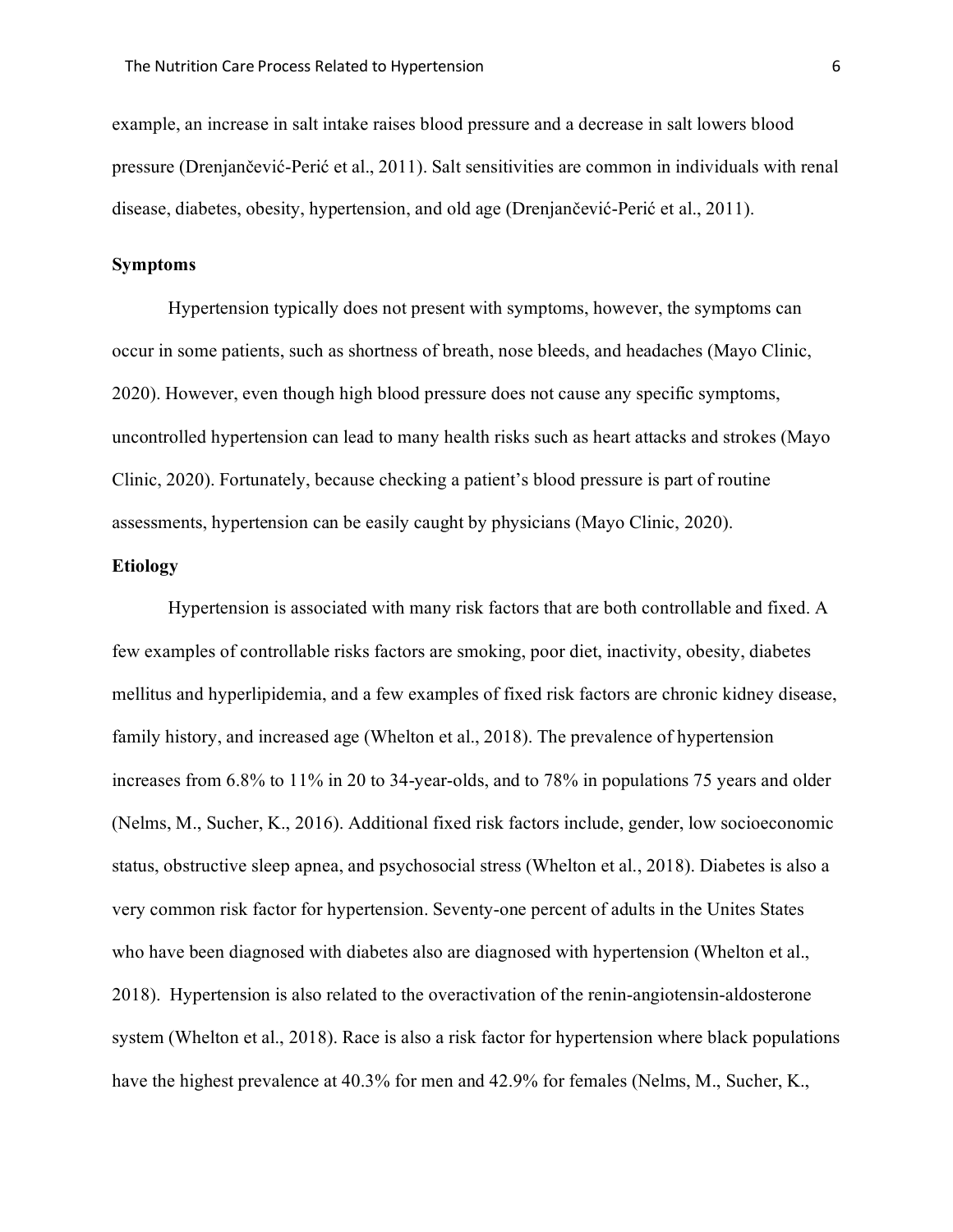2016) The second highest prevalence of hypertension is within the white population at 30.4% for men and 27.6% for females (Nelms, M., Sucher, K., 2016).

# **Epidemiology:**

Hypertension is also known as the silent killer. This is because it often has no symptoms and goes is under diagnosed. According to the Center for Disease Control (2020), half of all adults in the United States have hypertension, however, only 1 in 4 of those adults have their hypertension under control. In 2018, hypertension was associated with approximately 500,000 deaths. (Center for Disease Control, 2020). Additionally, there is an estimated cost of \$46 billion in health care cost in 2009, both directly and indirectly related to hypertension (Nelms, M., Sucher, K., 2016).

#### **Nutrition Care Process**

The nutrition care process includes, nutrition assessment, nutrition diagnosis, nutrition intervention, and nutrition monitoring and evaluation (Nelms & Sucher, 2016). The nutrition care process related to hypertension includes medical nutrition therapy interventions related to lifestyle modifications (Nelms & Sucher, 2016). According to the Evidence Analysis Library for the Academy of Nutrition and Dietetics, the current nutrition practice guidelines for the management of hypertension focus on medical nutrition therapy (MNT), vitamin D, potassium, calcium, magnesium, sodium, the Dietary Approaches to Stop Hypertension (DASH) dietary pattern, alcohol, and physical activity (Lennon, et al., 2017).

The DASH diet is high in fruits, vegetables, and whole grains, while limiting fats intake and high in potassium, calcium, magnesium, and fiber (AND, 2020). To provide additional benefits it is recommended to limit sodium levels to between 1,500-2,400 mg per day in patient with hypertension (AND, 2020). Research has shown that when compared to the typical American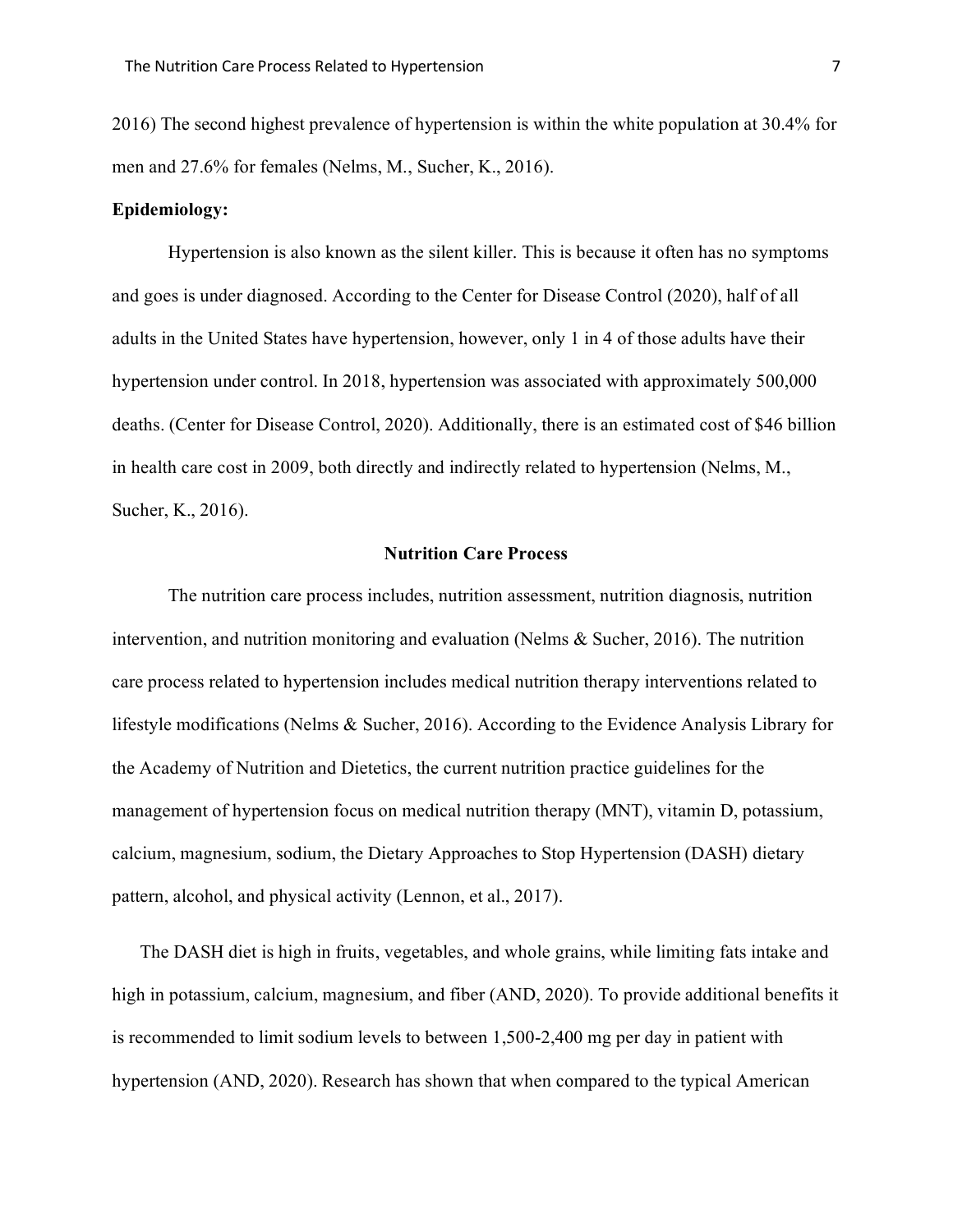diet, following the DASH diet can decrease systolic blood pressure by 5-6 mmHg and diastolic blood pressure by 3 mmHg (Lennon et al., 2017). Patients with hypertension are recommended to meet the dietary reference intake (DRI) for calcium, magnesium, potassium, and vitamin D. In patients who are not able to meet the DRIs for these nutrients, supplementation has been found to improve blood pressure (Lennon et al, 2017). Weight loss is usually another important aspect to the treatment of hypertension. Counseling patients on a calorie-controlled DASH diet has been shown to reduce systolic blood pressure by 2 to 11 mmHg and diastolic blood pressure by 0 to 9 mmHg. Additionally, engaging in 150-300 minutes of moderate to vigorous physical activity can lower systolic pressure 4-9 mmHg (Nelms & Sucher, 2016). However, even increasing physical activity to at least 30 minutes per day is shown to have a positive impact on lowering blood pressure (Nelms & Sucher, 2016). Smoking cessation is considered the most important lifestyle change an individual can do to reduce the risk of hypertension (Nelms & Sucher, 2016).

#### **Nutrition Assessment**

A nutrition assessment is an important part of the nutrition care process. Information gathered during a nutrition assessment by a registered dietitian nutritionist (RDN) sets the foundation for the rest of the nutrition care process (Nelms & Sucher, 2016). A nutrition assessment aids the RDN in identifying nutrition related problems, creating a nutrition intervention, and successfully monitoring and evaluating the patient's progress (Nelms & Sucher, 2016). During the assessment, the RDN focuses on dietary factors and patterns that are commonly associated with hypertension (Nelms, M., Sucher, K., 2016). The following nutrition assessment was conducted on patient X, including patient history, anthropometric data, biochemical data, nutrition focused physical exam, and food and nutrient related history.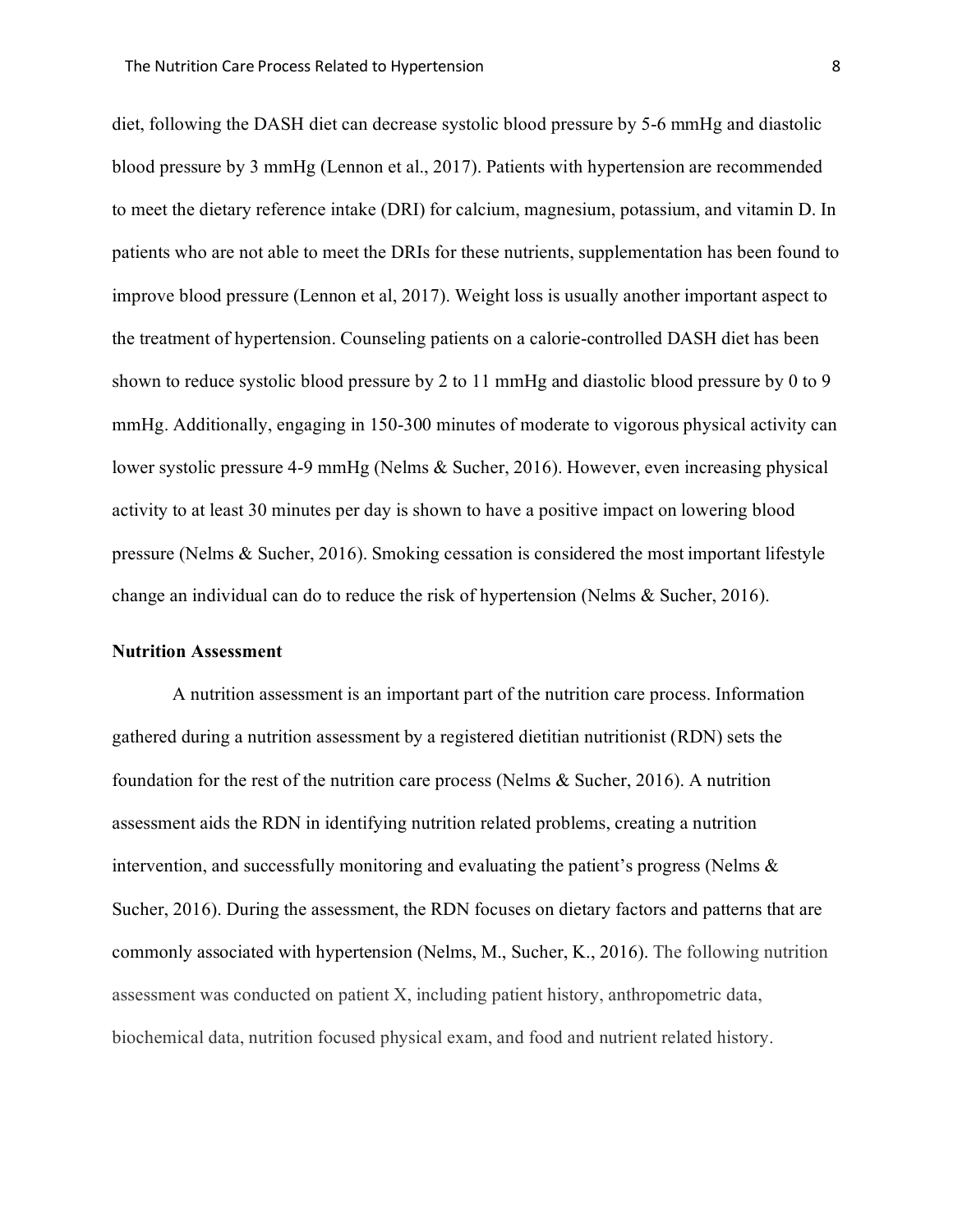## *Patient History*

Patient history includes both the patient's medical history and social history. Social factors such as socioeconomic status, education level, support systems, lifestyle, knowledge, and beliefs and attitudes are important to gather during a nutrition assessment (Nelms, M., Sucher, K., 2016). RDNs must consider social factors when planning and implementing a nutrition intervention. These factors play a large role in nutrition status and can affect the patient's compliance with a nutrition intervention (Nelms, M., Sucher, K., 2016). Additionally, when assessing a patient with hypertension, it is important to identify any comorbidities. Comorbidities such as obesity, diabetes, dyslipidemia, and renal failure are common in patients with hypertension and can impact the personalized nutrition intervention (Nelms & Sucher, 2016). When gathering the patients past medical history, the RDN should also enquire a list of the patient's current medications. Medications are often used with lifestyle modifications to control hypertension and they many antihypertensive medications have possible food drug interactions (Nelms & Sucher, 2016).

Patient X is a 52-year-old male who was diagnosed with hypertension when he was 13 years old. The patient's family history includes a mom and sister with hypertension, indicating a potential genetic factor relating to his hypertension. The patient has a history of obesity, and type II diabetes. He is married with five children. Currently the patient is getting around six hours of sleep at night and has no history of sleep apnea. Patient X has worked at a high stress job for 25 years. Recently the patient has gotten a new job which he has described as more stressful than his previous one, indicating that chronic stress could also contribute to the patient's hypertension. His job also includes traveling to various places across the United States, but over the past 25 years has been able to decrease the amount of time he is traveling. Currently, the patient travels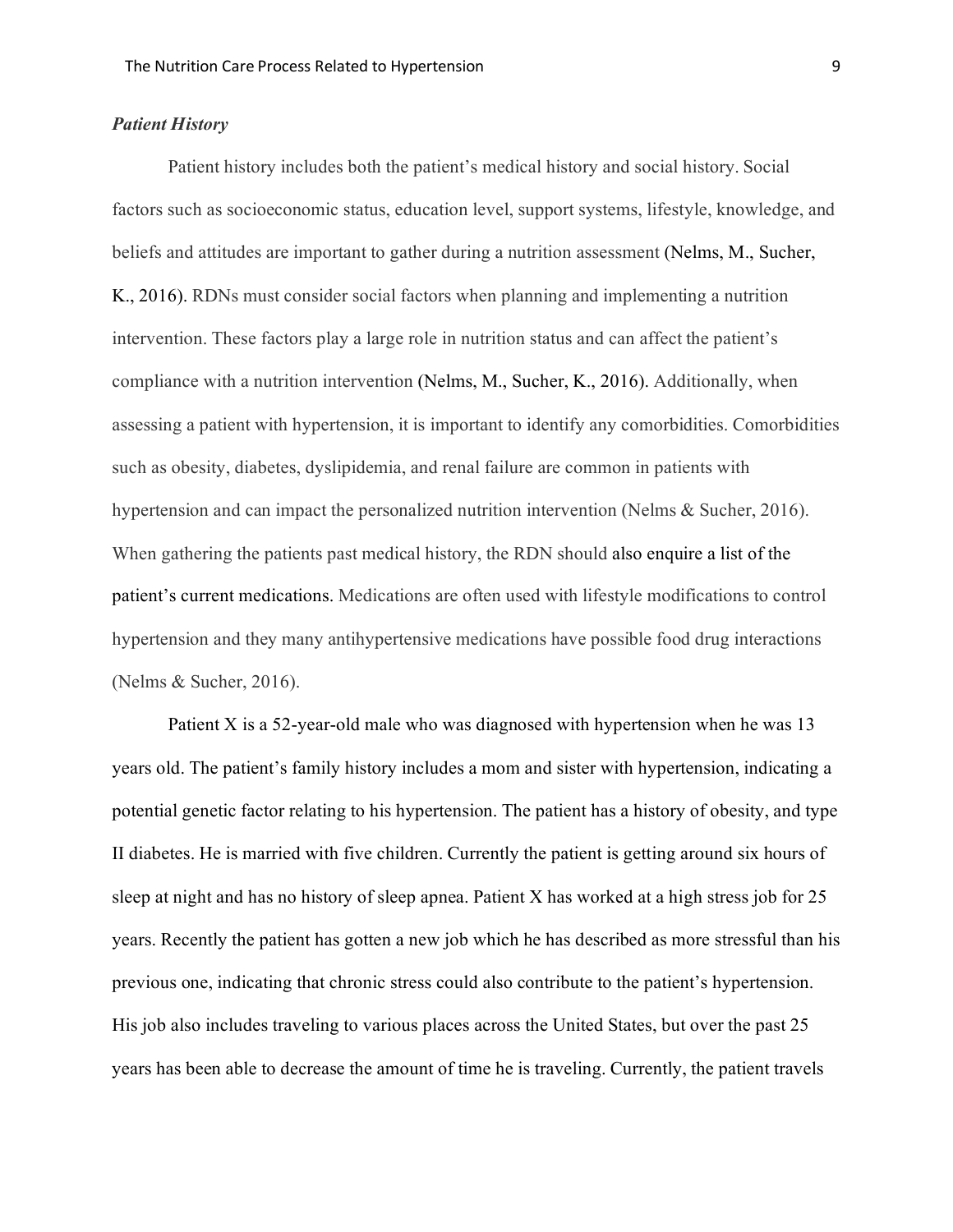about twice a month for periods ranging from three to five days a week. This lifestyle is significant when planning and implementing a nutrition intervention. Large amounts of traveling indicate that the patient must eat out or eat in a hotel room frequently. A nutrition intervention should be modified to work with the patient's lifestyle. Patient X does not smoke or use smokeless tobacco. He currently takes medication to control his hypertension and diabetes. A current list of the patient's medications includes, low does Aspirin, Losartan Potassium, Glipizide, Metformin HCL ER, and Simvastatin. Patient's taking Losartan Potassium may have increased serum potassium levels and should avoid salt substitutes (Nelms & Sucher, 2016). Patient X states that being diagnosed with hypertension has had a limited impact on his life, besides having to take additional medication. This is very common in patients with hypertension; therefore, hypertension is often referred to as the silent killer.

#### *Anthropometric data*

Anthropometrics data is imperative to any nutrition assessment and includes weight, height, body mass index, percent usual body weight, and recent weight changes (Nelms & Sucher, 2016). Anthropometric data helps RDNs identify clients who are nutritionally at risk (Nelms & Sucher, 2016). It is common for patients diagnosed with hypertension to be overweight or obese. When hypertension is present in such patients, additional increased weight will also cause an increase in blood pressure (US Department of Health and Human Services, 2003). Weight loss is advised for patients with hypertension who are obese, meaning a BMI of 30 or greater or patients who are overweight, meaning a BMI of 25-29, if they have two or more risk factors for heart disease (US Department of Health and Human Services, 2003). Weight loss can reduce systolic blood pressure by 5 to 20 mmHg per ten kilograms of body weight (Nelms & Sucher, 2016). Thus, even a small reduction in weight can have a large impact on managing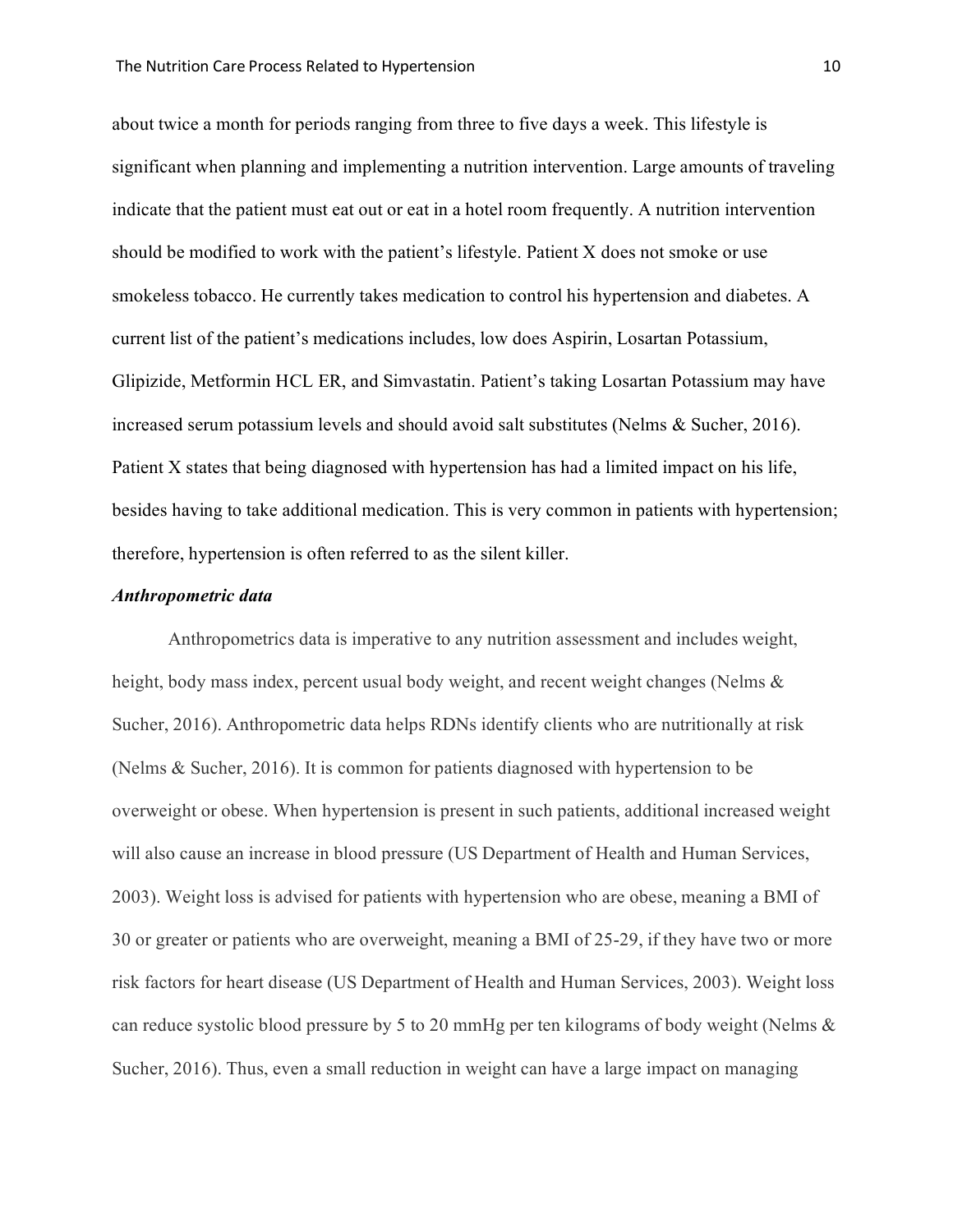hypertension. When assessing a patient who has hypertension anthropometric data aids the RDN in assessing if a patient is overweight or obese.

Patient X is currently 6'1" and weighs 263 pounds. He is obese indicated by a BMI of 35 and a waist circumference of 42 inches. It is important to note that patient X has a large muscle tone especially in his legs and arms and in the past few years, patient X has had a planned weight loss of 95 pounds totaling a 26% weight change. The patient reported this weight change did not impact his blood pressure. The accuracy of this statement is questioned and additional information such as past blood pressure measurements. Patient X has an ideal body weight of 184 pounds, which means an additional weight loss may aid patient X in getting his blood pressure under control.

#### *Biochemical data*

Biochemical lab results are used by the RDN to determine nutritional markers and organ function (Nelms & Sucher, 2016). An RDN should carefully evaluate biochemical lab values because many different factors influence nutritional markers. Nutritional markers and organ function can be influenced by food and fluid intake, certain medications, diseases, and organ malfunction (Nelms & Sucher, 2016). It can be determined by many different tests including, but not limited to, samples of blood, urine, feces, and tissues (Nelms & Sucher, 2016). Biochemical data is used in assessments for patients with hypertension to indicate causes that are contributing to the patient's hypertension and to monitor organ function (AHA, 2017). Additionally, patients with hypertension have an increased risk to various comorbidities such as cardiovascular disease, chronic kidney disease, and diabetes (Mayo Clinic, 2020). Due to this increased risk, biochemical lab values that may indicate additional high-risk comorbidities are standard during an assessment for hypertension.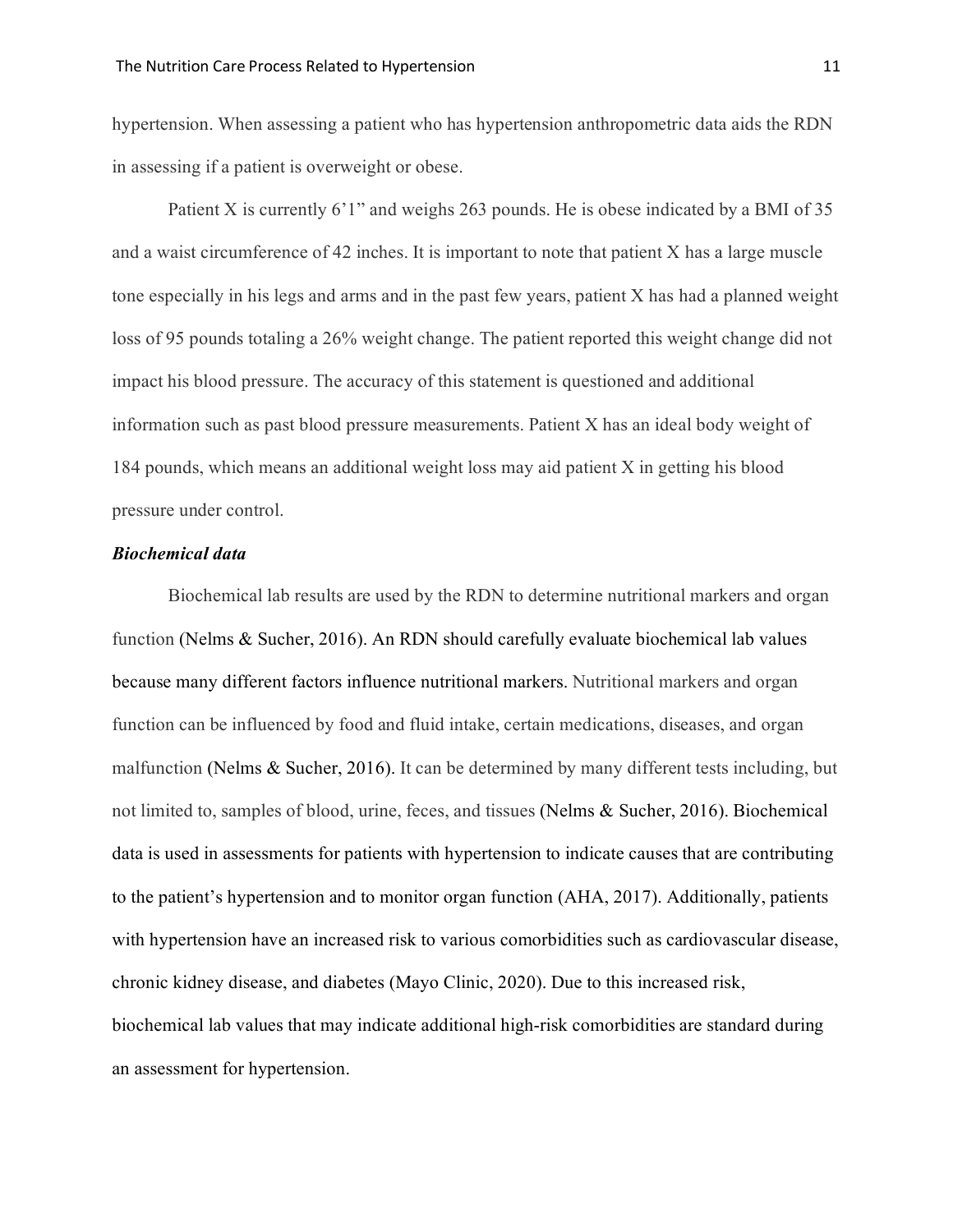For a patient with hypertension, the primary measurement that should be assessed by the RDN is the patient's blood pressure. This indicates to the RDN the severity of the patient's hypertension. Additional biochemical labs that should be assessed are lab values that indicate diabetes, such as hemoglobin A1C and blood glucose levels (AHA, 2017). A fasting glucose greater than 126mg/dL and a hemoglobin A1C greater than 6.5% indicate the presence of diabetes (Nelms & Sucher, 2016). Abnormalities of lipid serum panel indicate increased risk for cardiovascular disease (Nelms & Sucher, 2016). Optimal lipid serum levels include total cholesterol less than 199mg/dL, HDL cholesterol levels between 40mg/dL and 59mg/dL, LDL cholesterol levels less then 100mg/dL for individuals at high risk for heart disease, and triglyceride levels less than 150mg/dL (Nelms & Sucher, 2016). Thyroid-stimulating hormone (TSH) is another basic test for patients with hypertension because hyperthyroidism and hypothyroidism can cause hypertension (AHA, 2017). Normal lab values for TSH range between 0.5 to 5.0 mlU/L. Biochemical lab values related to liver and kidney function tests are standard for patients with cardiovascular diseases (Academy of Nutrition and Dietetics [AND], 2020). These tests include blood urea nitrogen (8-18mg/dL), creatinine (0.6-1.2 mg/dL), and glomerular filtration rate (135-200L/day) (Nelms & Sucher, 2016). Additionally, serum electrolyte lab values such as serum sodium (136-145mEq/L) and potassium (3.5-5.5mEq/L) should be included in a biochemical assessment for patients with hypertension (AND, 2020). Abnormal values for both serum potassium and serum sodium are not always indicators of inadequate or excessive intake. These values are also used to assess kidney function, hydration status, electrolyte imbalances and acid-base imbalances (Nelms & Sucher, 2016).

The last time patient X checked his blood pressure it was measured at 122/86. This is an indication that even though the patient is on medications to help control his hypertension, he still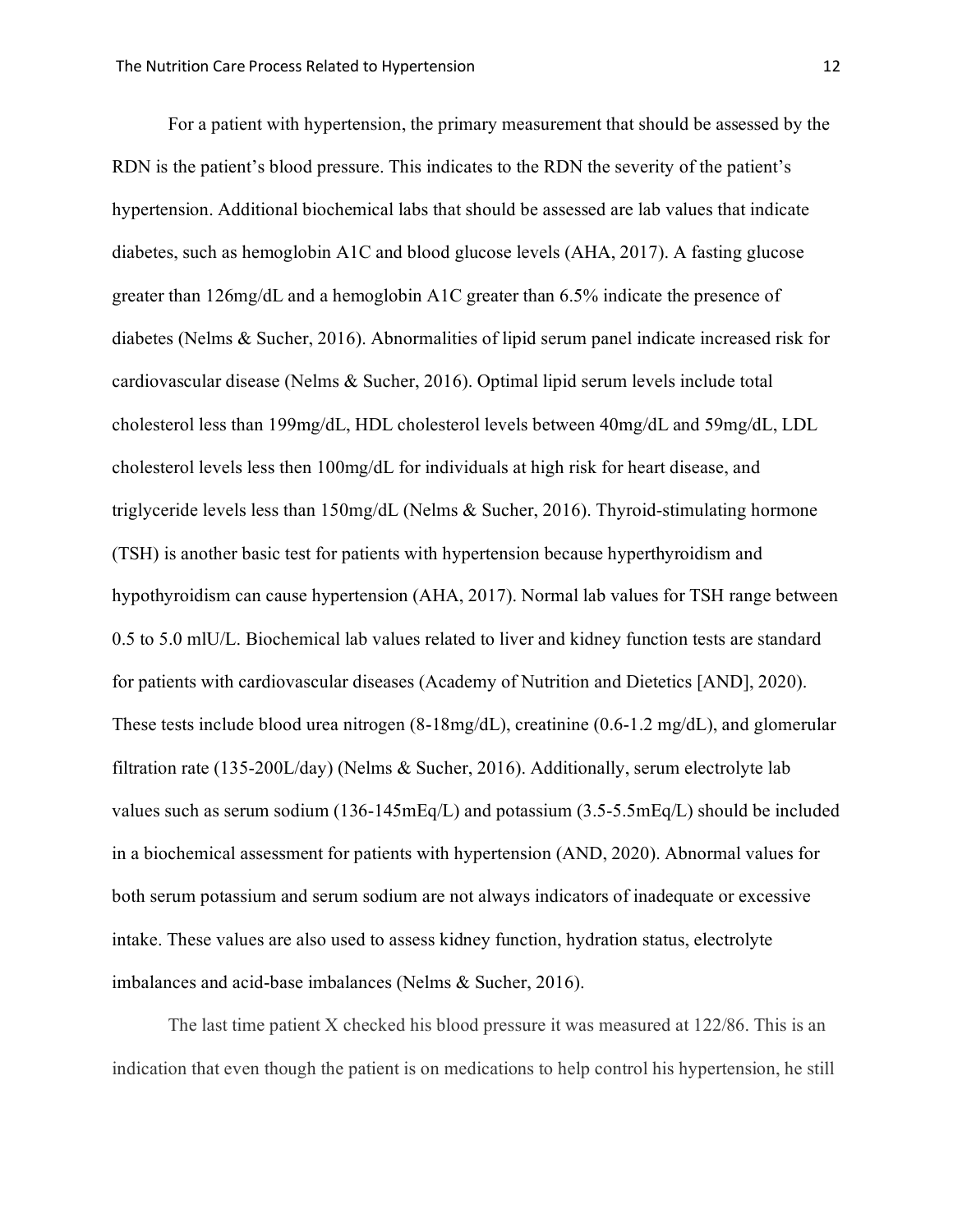is at stage 1 of hypertension. Patient X's last hemoglobin A1C level was 7.9%. This raises a concern that the patient is not in control of his diabetes and additional diabetes education should be considered as part of his treatment plan. Other biochemical data that should be assessed are the patient's lipid profile, electrolytes such as sodium and potassium, and labs related to kidney and liver function.

# *Nutrition focused physical finding*

A nutrition focused physical exam is completed by an RDN to assess the patient for signs of malnutrition and nutrient deficiencies (Nelms & Sucher, 2016). When a RDN completes a nutrition focused physical exam, they look for signs of muscle wasting and subcutaneous fat loss (Nelms & Sucher, 2016). Additionally, during a nutrition focused physical exam, an RDN will assess a patient's hair, nails, skin and eyes for signs of nutrient deficiencies and the presence of any edema (Nelms & Sucher, 2016). The RDN should assess the patient for abdominal obesity as abdominal obesity increases the risk for diabetes, metabolic syndrome, and other cardiovascular diseases (Nelms & Sucher, 2016). Abdominal obesity can be assessed by using waist circumference, which for men is equal to or greater than 40 inches for men, while 35 inches for women is associated with obesity and chronic disease (Nelms & Sucher, 2016). Another important finding during a nutrition focused physical exam is any odor related to cigarette smoke and/or alcohol (AND, 2020). These are indications that the patient has consumed these substances recently. Regarding patient X, no signs of muscle wasting, or subcutaneous fat loss were found. Skin, nails, hair, and eyes appeared to be within normal limits and there were no signs of edema present.

#### *Food and nutrition intake*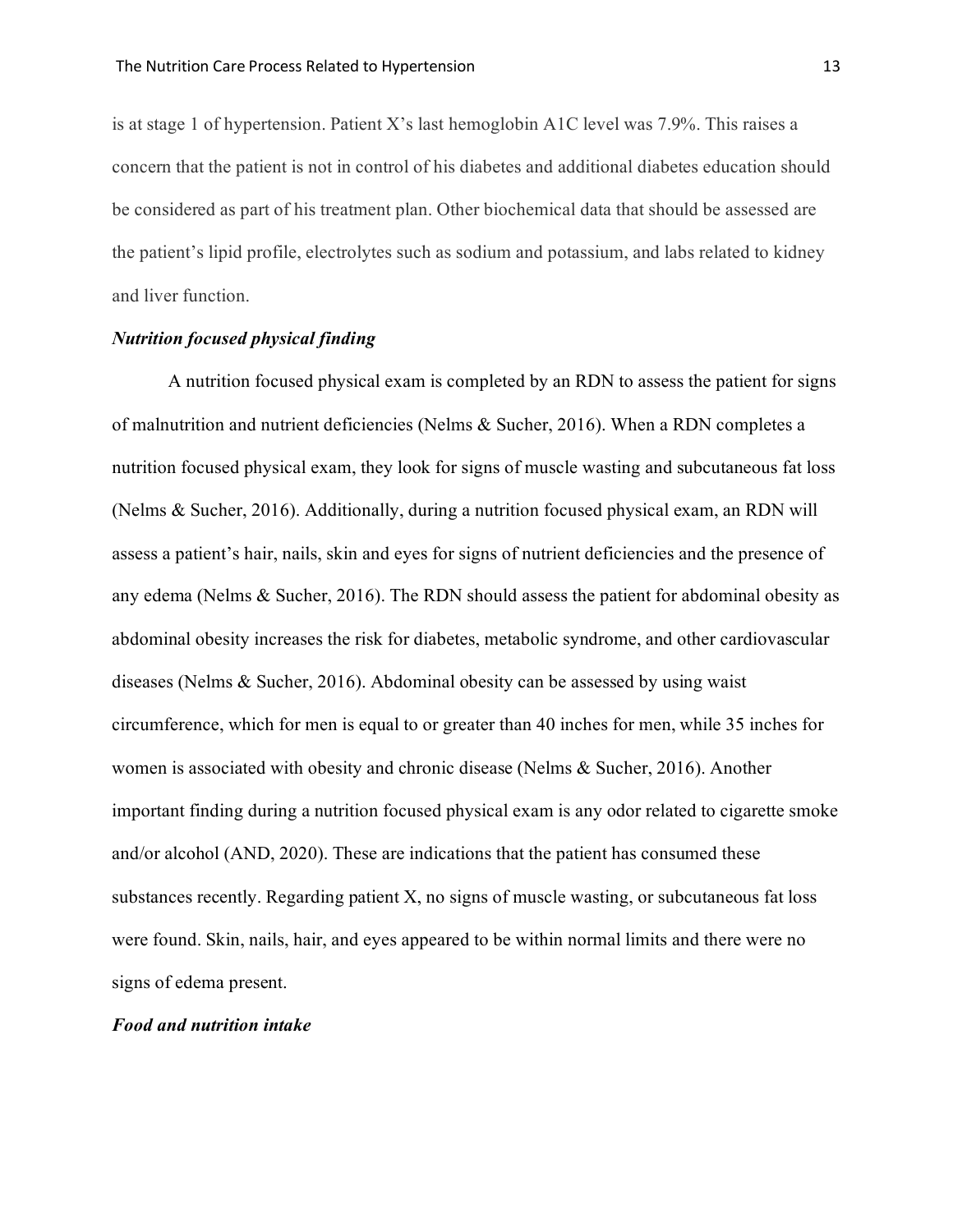During an assessment, an RDN, gathers information related to the patient's food and fluid intake, as well as physical activity (Nelms & Sucher, 2016). For patients with hypertension, the RDN should gather a food history (AND, 2020). Food histories can be gathered through a few different methods including a 24-hr recall, food frequency questionnaire, and/or a food diary (Nelms & Sucher, 2016). Each method of gathering information has its advantages and disadvantages and the RDN should choose the method that is the best fit for the patient. When gathering a food history from a patient with hypertension, the RDN should pay attention to several factors that could impact the patient's hypertension or risk for comorbidities. This includes fat and cholesterol intake, mineral intake such as sodium, potassium, calcium and magnesium, fiber, sterols and stanols, and omega 3-fatty acids (AND, 2020). The RDN should also ask the patient specific questions, such as how often they eat fruits and vegetables, whole grains, and legumes, and if the patient has any food allergies or intolerances (AND, 2020). Additionally, the RDN should gather information on lifestyle factors that may influence food intake such as the frequency of meals, snacks, and desserts, any recent changes in meal patterns or intake, how they are preparing their meals, where they are eating, and if they have ever tried any diets in the past (AND, 2020). The RDN should also gather information on the patient's current physical activity (AND, 2020).

Patient X stated that he tries to eat as healthy as he can. He does not add extra salt into his meals, however, does have a sweet tooth. For a few months, the patient was trying to follow the keto diet program by Sanford Profile, however, the last few weeks he has not been following it as closely. The patient currently eats around three meals per day and has one to three snacks a day. The patient eats out approximately twice a week and more often when he is traveling. His typical breakfast is a protein shake, protein bar, and coffee with cream and sugar. His typical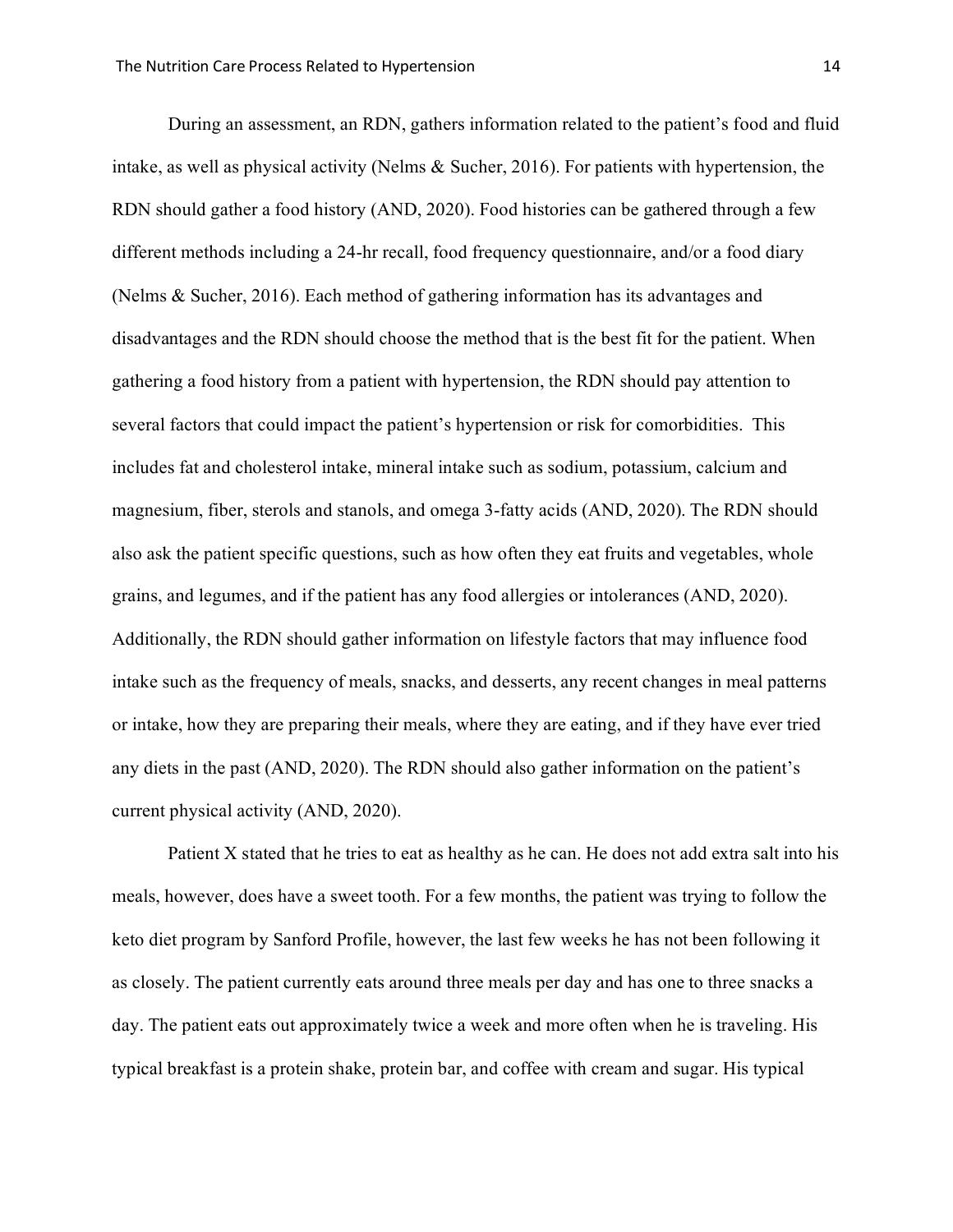lunch consists of a salad with chicken or a protein shake. For dinner patient X usually eats whatever his wife makes. These meals are usually spaghetti, tacos, or stir fry. The patient typically eats something sweet after dinner and an evening snack. The patient usually has one glass of whiskey a week. He claims to drink around a gallon of water every day and keeps a water bottle at his desk while he works. When interviewing the patient, he reported that in the last week he ate at In-N-Out Burger, 5 Guys, and had Chinese food twice. At this time, the patient was traveling and due to the current COVID-19 pandemic he had to eat at fast food restaurants as opposed to normally dining in at restaurants while traveling. The patient is currently exercising twice a week, however, tries to exercise for closer to 3 to 4 times per week, for approximately 40 minutes to an hour-long increment. He enjoys bike rides but also runs on occasion.

#### *Comparative standards*

Using the Mifflin St. Jeor equations with an activity factor of 1.3 the patient's current estimate energy needs are 2700kcal per day (AND, 2020). Using 0.8 grams of protein per kg of ideal body weight the patient's protein needs are 70 grams of protein per day and current fluid needs are 2700 mL per day (AND, 2020). For a patient with hypertension, the comparative standards for the DASH diet include less than 7% of daily fat intake from saturated fat and less than 2300 mg of sodium per day (Nelms & Sucher, 2016). Additionally, the daily recommended intakes (DRIs) for potassium, calcium and magnesium are recommended for patients with hypertension (Nelms & Sucher, 2016).

#### **Nutrition Diagnosis**

Nutrition diagnosis is independent of the medical diagnosis. It identifies the nutrition related problem that the RDN will treat through nutrition interventions (Nelms & Sucher, 2016).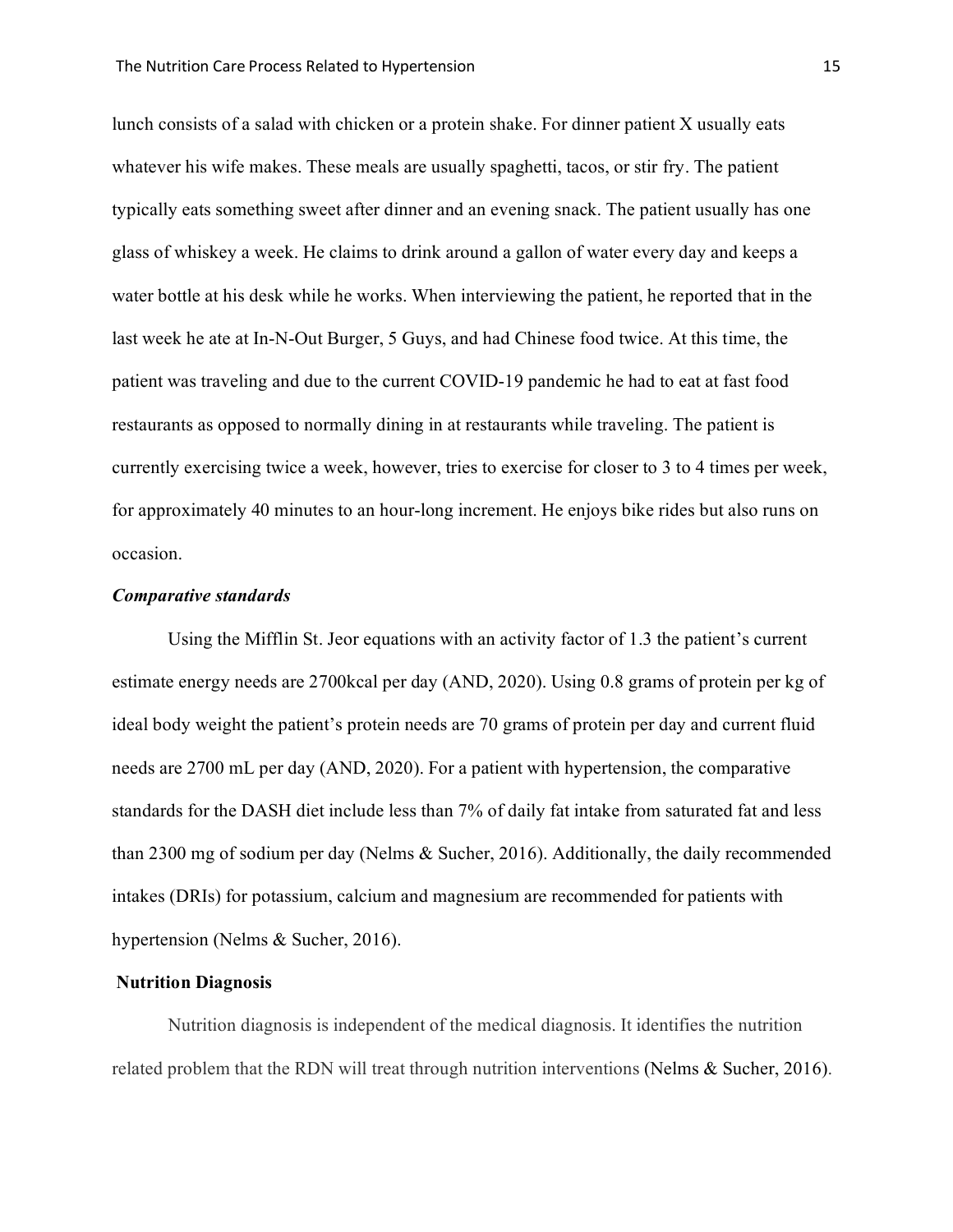Specific nutrition diagnosis related to hypertension include excessive oral intake (NI-2.2), excessive mineral intake (sodium) (NI-5.10.7), overweight/obesity (NC-3.3), physical inactivity (NB-2.1), food and nutrition related knowledge deficit (NB-1.1) (AND, 2020). Three possible PES statements include:

- 1. (NI-2.2) Excessive oral intake related to loss of appetite awareness, as evidence by estimated intake that exceeds estimated energy needs.
- 2. (NC-3.3) obesity related to excessive oral intake as evidence by a waist circumference more than normative for age and sex.
- 3. (NI-5.10.7) Excessive sodium intake related to a food and nutrition related knowledge deficit concerning food sources of sodium as evidence by an estimated intake containing high amounts of sodium compared to the recommended daily allowance.

Due to the information Patient X provided during the assessment, an appropriate PES statement for Patient X would be (NI-5.10.7) excessive sodium intake related to a food and nutrition related knowledge deficit concerning food sources of sodium as evidence by an estimated intake containing high amounts of sodium compared to the recommended daily allowance.

#### **Nutrition Intervention**

Nutrition intervention is the stage in the nutrition care process where the RDN plans to treat the patient's most pressing nutrition related problem (Nelms & Sucher, 2016). The RDN must work with the patient, as well as other health care professionals, the patient's family, or caregiver to create the best realistic treatment plan for the patient and to implement that plan into action (Nelms & Sucher, 2016). The four domains of the nutrition care process are food and nutrient delivery, nutrition education, nutrition counseling and coordination of care with other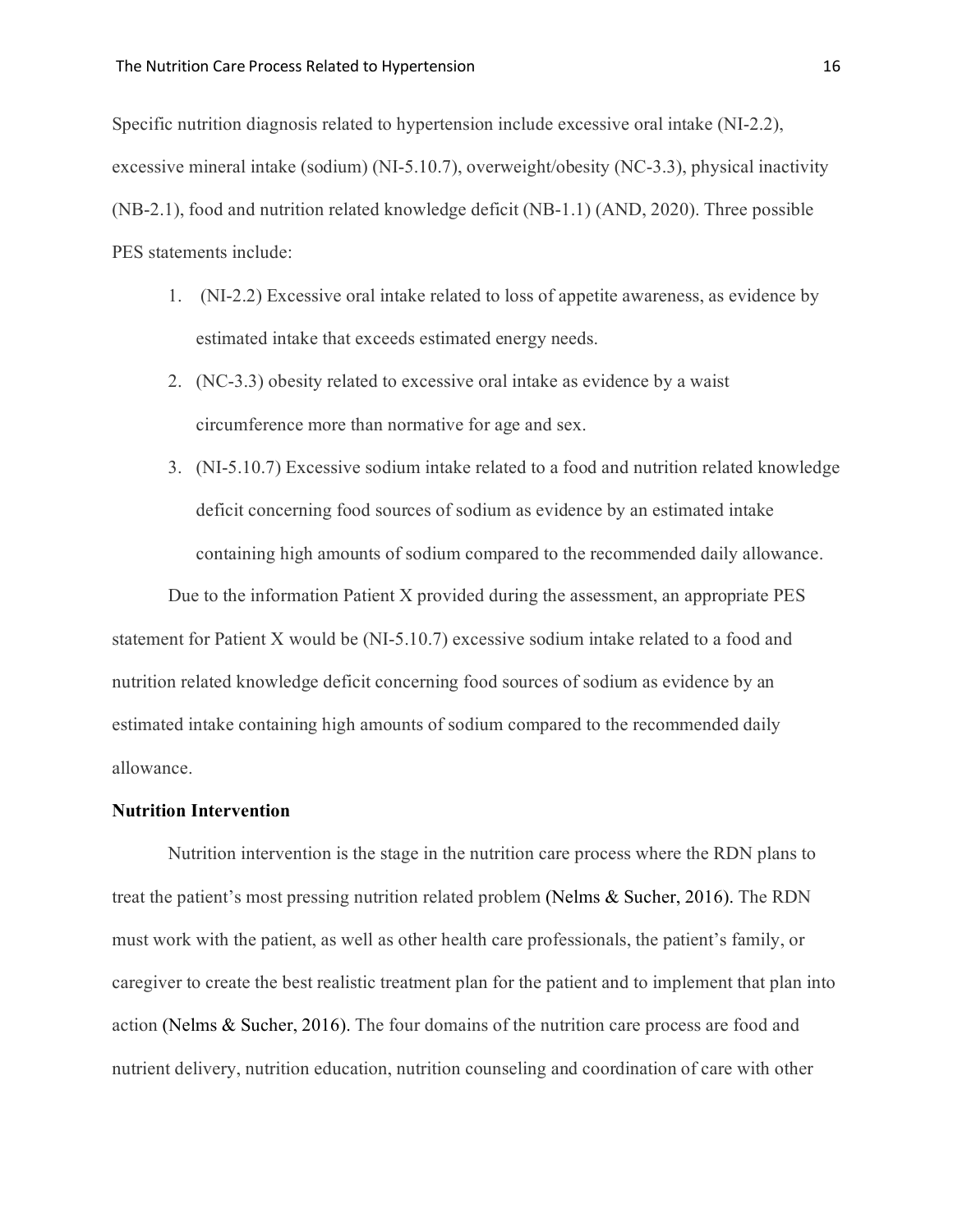health care professionals (Nelms & Sucher, 2016). Nutrition interventions for patients with hypertension typically focus on nutrition education, nutrition counseling and coordination of care. Nutrition education is used to teach patients about ways they can reduce their hypertension through diet and exercise (AND, 2020). Nutrition counseling is used to collaborate with the patient to establish goals, then implement a plan that will help the patient achieve these goals in a way that works for the patient (AND, 2020). Coordination of care with a mental health professional for stress maintenance or smoking cession may also be an important part of an intervention plan. Nutrition interventions for patients with hypertension should be targeted at initiating a diet, such as the DASH diet that emphasize:

- A high intake of vegetables, fruits, and whole grains.
- Incorporating low fat dairy items, poultry, fish, legumes, vegetable oils and nuts into meals.
- Limiting intake of red meats, sodium, and sweets.

Additionally, nutrition interventions should include weekly physical activity goals and maintenance of a healthy weight (AND, 2020).

The current recommendation for patients with hypertension is to follow the DASH diet while limiting sodium intake to 1,500-2400mg per day (AND, 2020). An intervention plan for Patient X should include education on the DASH diet with a sodium restriction of less than 2,300mg per day (Lennon, et al, 2017). Additionally, diet education about healthy eating while traveling should be provided to the patient. Nutrition counseling should be used to collaborate with Patient X to create individualized goals and a plan on how the patient will meet these goals.

# **Monitoring and Evaluation**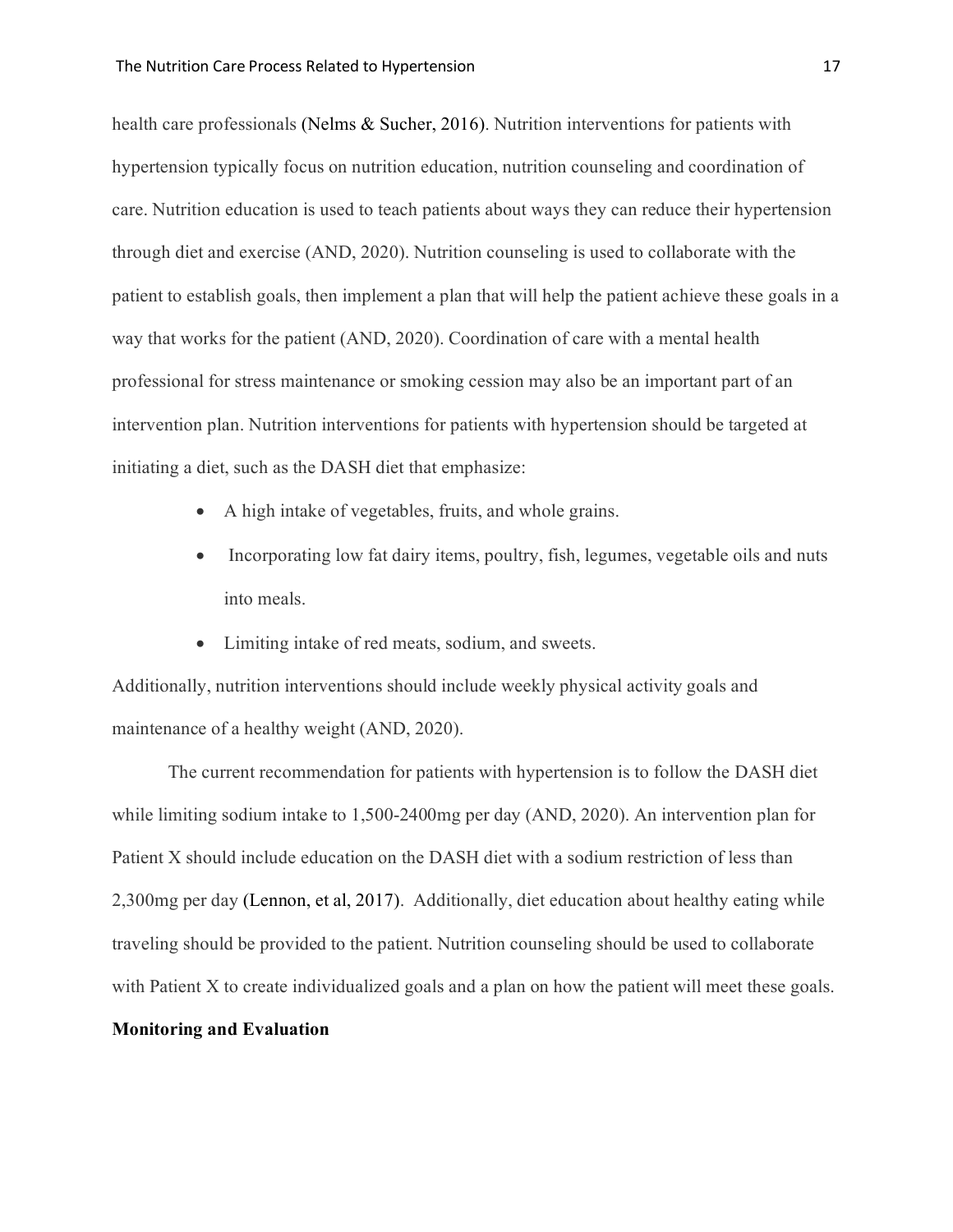Monitoring and evaluating the patient's progress is an important part of the nutrition care process. After the initial assessment, three follow-up appointments should be scheduled with the patient every other week, and then once a month for the first year (Lennon, et al, 2017). After the first year, appointments should be made 2-3 times per year (Lennon, et al, 2017). The RDN will monitor the patients progress and evaluate the success of the nutrition intervention at these appointments by evaluating the patient's weight, blood pressure and food intake through a 24 hour recall. The RDN may provide additional medical nutrition therapy techniques such as motivational interviewing, additional nutrition education or adjustments to the patient's nutrition intervention plan if progress is not being shown.

#### **Conclusion/Prevention**

Hypertension is a very prevalent condition around the world. Diet and lifestyle changes can greatly reduce a patient's blood pressure, as well as reduce the risk of further health complications associated with hypertension. Additionally, similar diet and lifestyle modifications can be used to prevent hypertension. These include eating a diet high in fruit, vegetables and whole grains and low in sodium and fat; maintaining a healthy weight; getting at least 2 hours and 30 minutes of physical activity per week; limiting alcohol intake and getting enough sleep (Center for Disease Control, 2020). The nutrition care process in important for the treatment of hypertension. A nutrition intervention can reduce the patient's blood pressure, leading to decrease in the health risks associated with hypertension. A successful intervention can improve patient quality of life as well as decrease the risk for mortality and morbidity.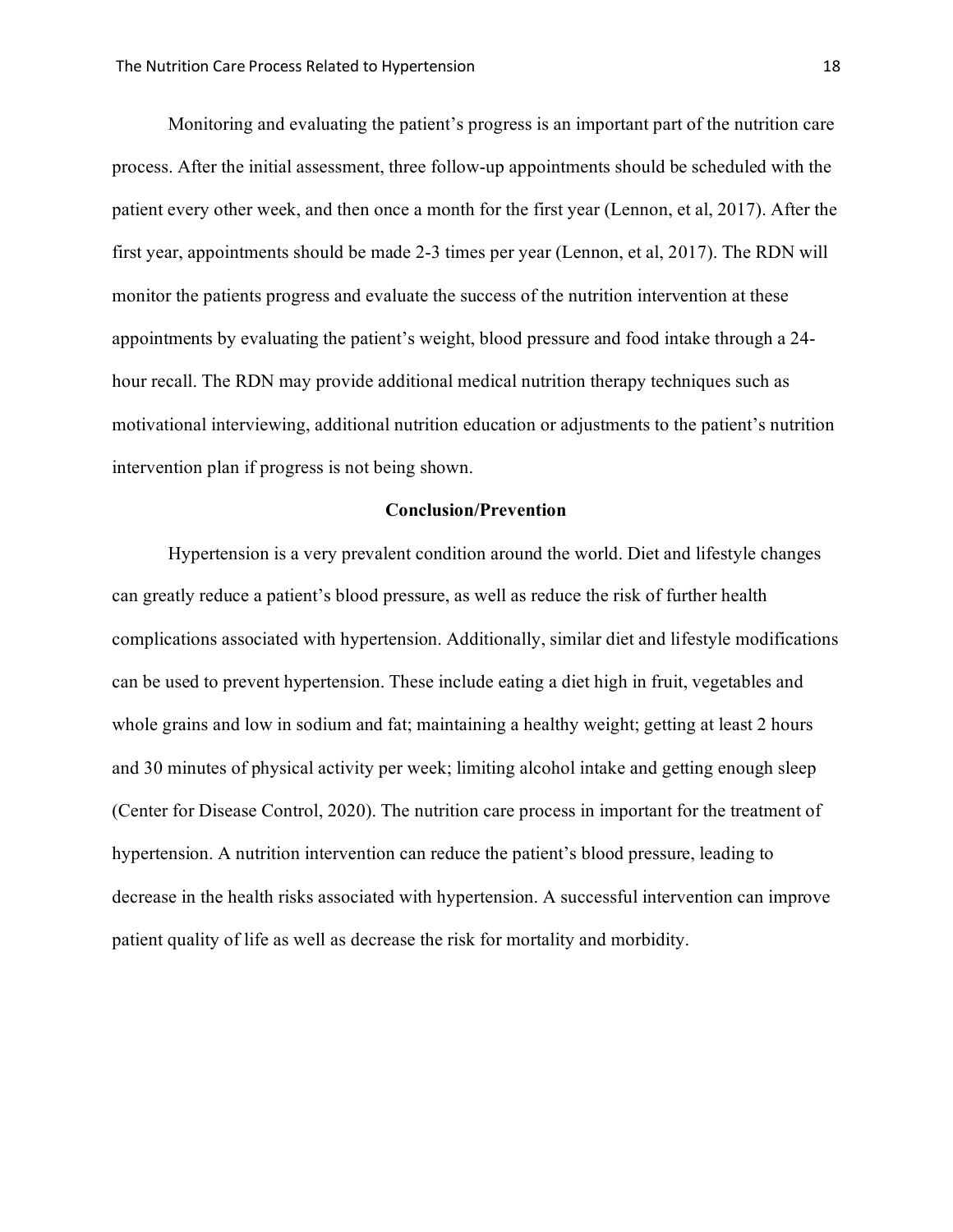#### **Citations**

Academy of Nutrition and Dietetics. (2020). *Nutrition Care Manual*.

[https://www.nutritioncaremanual.org/topic.cfm?ncm\\_category\\_id=1&lv1=272984&lv2=](https://www.nutritioncaremanual.org/topic.cfm?ncm_category_id=1&lv1=272984&lv2=8480&lv3=267342&ncm_toc_id=267342&ncm_heading=Nutrition%20Care)

[8480&lv3=267342&ncm\\_toc\\_id=267342&ncm\\_heading=Nutrition%20Care.](https://www.nutritioncaremanual.org/topic.cfm?ncm_category_id=1&lv1=272984&lv2=8480&lv3=267342&ncm_toc_id=267342&ncm_heading=Nutrition%20Care)

The American Heart Association. (2020). *Understanding Blood Pressure Readings*.

[https://www.heart.org/en/health-topics/high-blood-pressure/understanding-blood](https://www.heart.org/en/health-topics/high-blood-pressure/understanding-blood-pressure-readings.%20Accessed%2015%20November%20202)[pressure-readings. Accessed 15 November 202](https://www.heart.org/en/health-topics/high-blood-pressure/understanding-blood-pressure-readings.%20Accessed%2015%20November%20202)

- Beevers, G., Lip, G.Y.H., O'Brien, E. (2001). Th Pathophysiology of Hypertension. *The BMJ, 322*(7291), 912-916.<https://doi.org/10.1136/bmj.332.7291.912>
- Center for Disease Control and Prevention. (2020). *Facts About Hypertension.*

[https://www.cdc.gov/bloodpressure/facts.htm. Accessed 15](https://www.cdc.gov/bloodpressure/facts.htm.%20Accessed%2015)

- Drenjančević-Perić, I., Jelaković, B., Lombard, J., Kunert, M., Kibel, A. and Gros, M. (2011). High-Salt Diet and Hypertension: Focus on the Renin-Angiotensin System. *Kidney and Blood Pressure Research*, *34*(1), 1-11. <https://doi.org/10.1159/000320387>
- Foex, P., Sear, J.W. (2004) Hypertension: Pathophysiology and Treatment. *BJA, 4*(3), 98-99. <https://doi.org/10.1093/bjaceaccp/mkh027>
- Grassi, G. (2015) Sympathetic overdrive in hypertension: Clinical and Therapeutic Relevance. *European Society of Cardiology. 13*. [https://www.escardio.org/Journals/E-Journal-of-](https://www.escardio.org/Journals/E-Journal-of-Cardiology-Practice/Volume-13/sympathetic-overdrive-in-hypertension-clinical-and-therapeutic-relevance)[Cardiology-Practice/Volume-13/sympathetic-overdrive-in-hypertension-clinical-and](https://www.escardio.org/Journals/E-Journal-of-Cardiology-Practice/Volume-13/sympathetic-overdrive-in-hypertension-clinical-and-therapeutic-relevance)[therapeutic-relevance](https://www.escardio.org/Journals/E-Journal-of-Cardiology-Practice/Volume-13/sympathetic-overdrive-in-hypertension-clinical-and-therapeutic-relevance)
- Lennon, S. L., DellaValle, D. M., Rodder, S. G., Sinley, R. C., Hoy, M. K., Papoutsakis, C. (2017). 2015 Evidence Analysis Library Evidence-Based Nutrition Practice Guideline for the Management of Hypertension in Adults. *Journal of the Academy of Nutrition and Dietetics. 117* (9), 1445-1458.<https://doi.org/10.1016/j.jand.2017.04.008>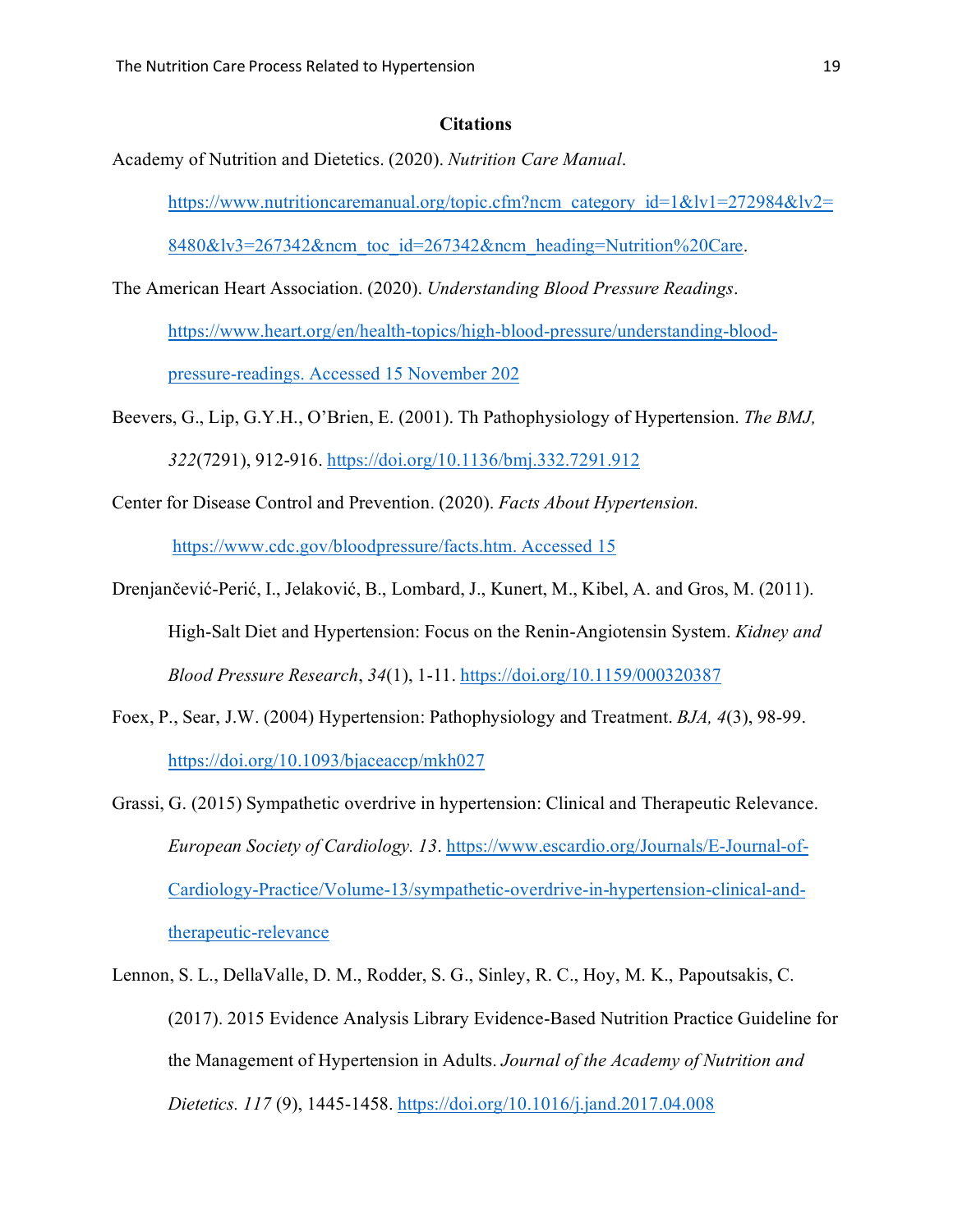- Mancia, G. Grassi, G. (2014) The Autonomic Nervous System and Hypertension. *Circulation Research. 114,* 1804-1814[. https://doi.org/10.1161/CIRCRESAHA.114.302524.](https://doi.org/10.1161/CIRCRESAHA.114.302524)
- Mayet, J. and Hughes, A. (2003). Cardiac and vascular pathophysiology in hypertension. *Heart*, *89*(9), 1104-1109. <https://doi.org/10.1136/heart.89.9.1104>

Mayo Clinic. (2020). *Secondary Hypertension - Symptoms and Causes*. [https://www.mayoclinic.org/diseases-conditions/secondary-hypertension/symptoms](https://www.mayoclinic.org/diseases-conditions/secondary-hypertension/symptoms-causes/syc0350679#:%7E:text=Secondary%20hypertension%20differs%20from%20the,lack%20of%20exercise%20and%20obesity)[causes/syc0350679#:~:text=Secondary%20hypertension%20differs%20from%20the,lack](https://www.mayoclinic.org/diseases-conditions/secondary-hypertension/symptoms-causes/syc0350679#:%7E:text=Secondary%20hypertension%20differs%20from%20the,lack%20of%20exercise%20and%20obesity) [%20of%20exercise%20and%20obesity.](https://www.mayoclinic.org/diseases-conditions/secondary-hypertension/symptoms-causes/syc0350679#:%7E:text=Secondary%20hypertension%20differs%20from%20the,lack%20of%20exercise%20and%20obesity)

- Nelms, M., Sucher, K. (2016). *Nutrition Therapy and Pathophysiology*. (4th ed.) Cengage Learning.
- Sheppard, J., Martin, U., McManus, R. (2017). Diagnosis and Management of Resistant Hypertension. *Heart, 103*(16), 1295-1303, [https://dx.doi.org/10.1136/heartjnl-2015-](https://dx.doi.org/10.1136/heartjnl-2015-308297) [308297](https://dx.doi.org/10.1136/heartjnl-2015-308297)
- Teach Me Physiology. (2020). *Control of Blood Pressure - Short and Long Term.* [https://teachmephysiology.com/cardiovascular-system/circulation/control-blood](https://teachmephysiology.com/cardiovascular-system/circulation/control-blood-pressure/)[pressure/.](https://teachmephysiology.com/cardiovascular-system/circulation/control-blood-pressure/)
- U.S. department of Health and Human Services. (2003). Your Guide to Lowering Blood Pressure. National Institute of Health.

[https://www.nhlbi.nih.gov/files/docs/public/heart/hbp\\_low.pdf](https://www.nhlbi.nih.gov/files/docs/public/heart/hbp_low.pdf)

Vogt, T., Appel, L., Obarzanek, E., Moore, T., Vollmer, W., Svetkey, L., Sacks, F., Bray, G., Cutler, J., Windhauser, M., Lin, P., & Karanja, N. (1999). Dietary Approaches to Stop Hypertension: Rationale, Design, and Methods. DASH Collaborative Research Group.